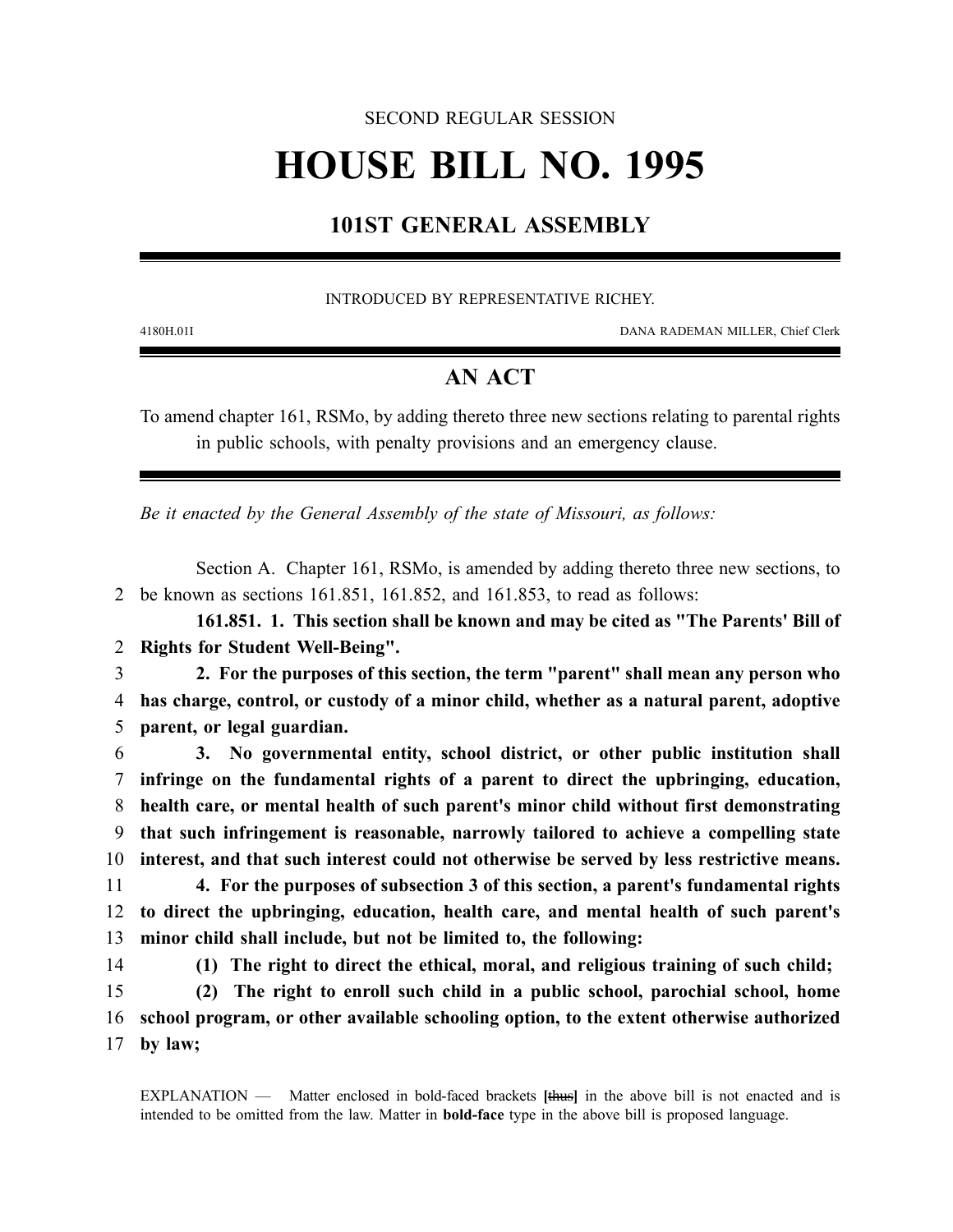**(3) The right to direct the education of such child including, but not limited to, the right to access and review the following information:**

 **(a) All school records relating to such child including, but not limited to, a regular report of such child's academic performance and attendance;**

**(b) Such child's statewide, standardized assessment results;**

**(c) School district instructional materials;**

 **(d) School district policies for promotion or retention including, but not limited to, graduation requirements; and**

 **(e) Information relating to the state's academic performance standards, report card requirements, attendance requirements, and instructional materials requirements;**

 **(4) The right to participate in parent-teacher associations and organizations sanctioned by the school district or department of elementary and secondary education;**

 **(5) The right, under section 162.720, to request a review of a school district's determination that such child did not qualify to receive services through such district's gifted education program;**

 **(6) The right to make health care decisions for such child, except as otherwise prohibited by law;**

 **(7) The right to exempt such minor child from immunizations under subsection 3 of section 167.181;**

 **(8) The right to consent in writing before biometric data, as defined in section 302.170, regarding such child is made, shared, or stored, except as required by law or court order; and**

 **(9) The right to consent in writing before any governmental entity, school district, or other public institution produces a video or audio recording of such child unless such recording is made for the purposes of:**

 **(a) A court proceeding, forensic interview, or criminal or other investigation related to the welfare of such child;**

 **(b) The maintenance of order and discipline in a school building, on school grounds, and on student transportation vehicles;**

**(c) A legitimate academic or extracurricular activity;**

**(d) Regular classroom instruction;**

 **(e) Security or surveillance of school buildings, school grounds, or student transportation vehicles; or**

**(f) A photo identification card.**

 **5. Each school district shall, in consultation with parents, teachers, and administrators, develop and adopt a policy to promote parental involvement in the public school system. Such policy shall include at least:**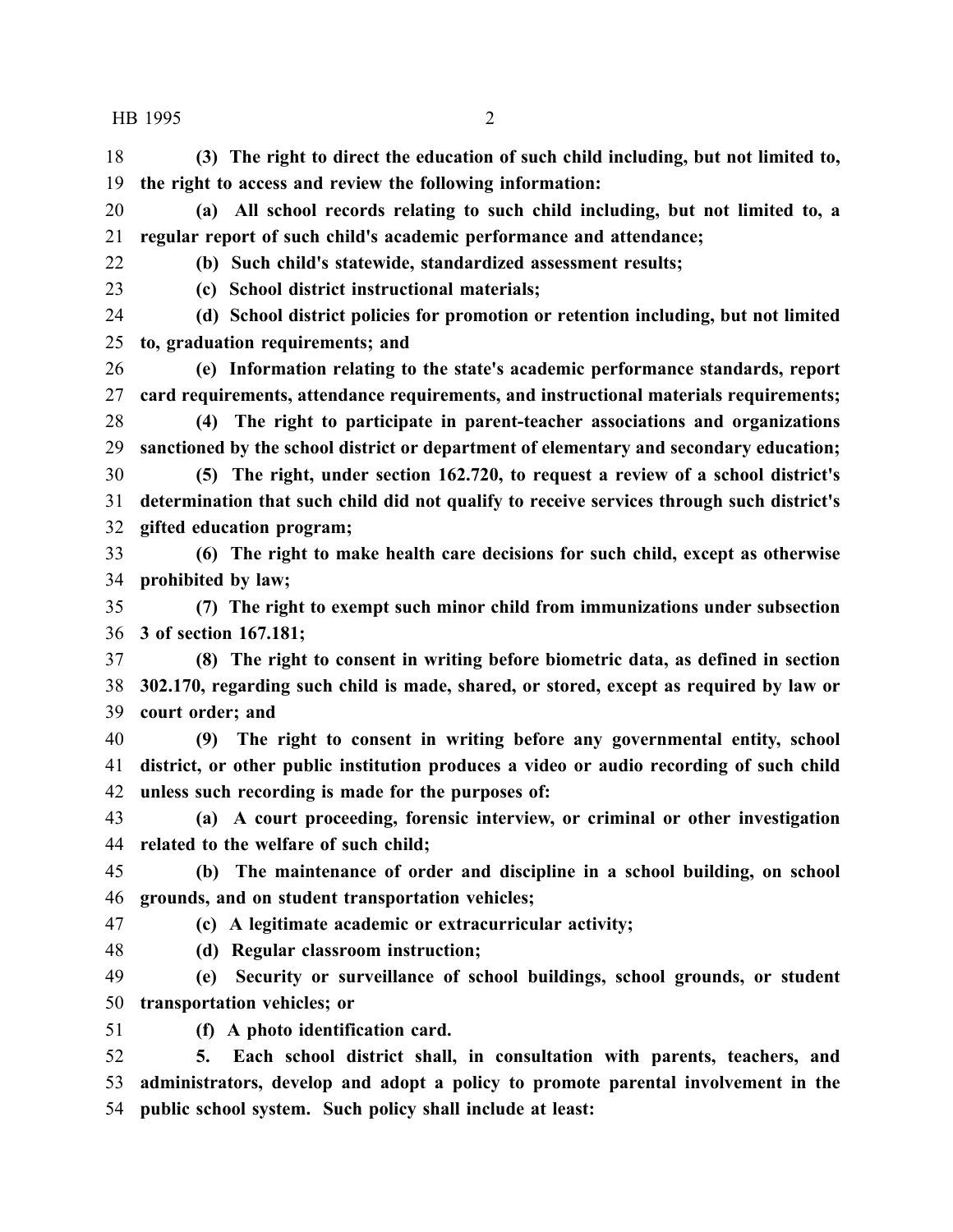**(1) A plan for parental participation in schools, including through cooperation with teachers regarding homework, school attendance, and discipline;**

 **(2) Procedures for a parent to receive information about such parent's child's course of study including, but not limited to, the source of any supplemental educational materials;**

 **(3) Procedures for a parent to object to instructional materials and other materials used in the classroom based on such parent's beliefs regarding morality, sexuality, religion, or other issues related to the well-being, education, and upbringing of such parent's child;**

 **(4) Procedures for a parent to withdraw such parent's child from any portion of the school district's health education related to human sexuality and sexually transmitted diseases;**

 **(5) Procedures for a parent to learn about the nature and purpose of clubs and other extracurricular activities offered at such parent's child's school; and**

 **(6) Procedures for providing parents with other information to which such parents have a right of access under subsection 4 of this section.**

 **6. The department of elementary and secondary education shall develop and every school district shall use the following forms:**

 **(1) A form that authorizes a parent to object to and opt out of any instructional materials or materials used in the child's classroom as described in subdivisions (3) and (4) of subsection 5 of this section. Such form shall be made available to every parent at the beginning of a school year by each school district;**

 **(2) A form that is sent to every parent by the school district at the beginning of every school year that allows a parent to ask for notification in advance by the school attended by the parent's child whenever a teacher intends to teach a divisive or controversial topic that may conflict with a parent's belief that all persons, regardless of race, ethnicity, color, national origin, or ancestry, should be treated equally. If a parent submits such form to the child's school, the school shall provide notice at least two weeks in advance of the teaching of any such divisive or controversial topic.**

 **7. Each school district may provide any information to which a parent has a right of access under this section by publishing such information electronically in a reasonably accessible format, except to the extent that such publication would result in the disclosure of personally identifiable or confidential information in violation of other law.**

 **8. A parent may file a formal request in writing with the superintendent of the parent's child's school district for access to any information to which such parent has a right of access under this section. The superintendent shall provide such information to**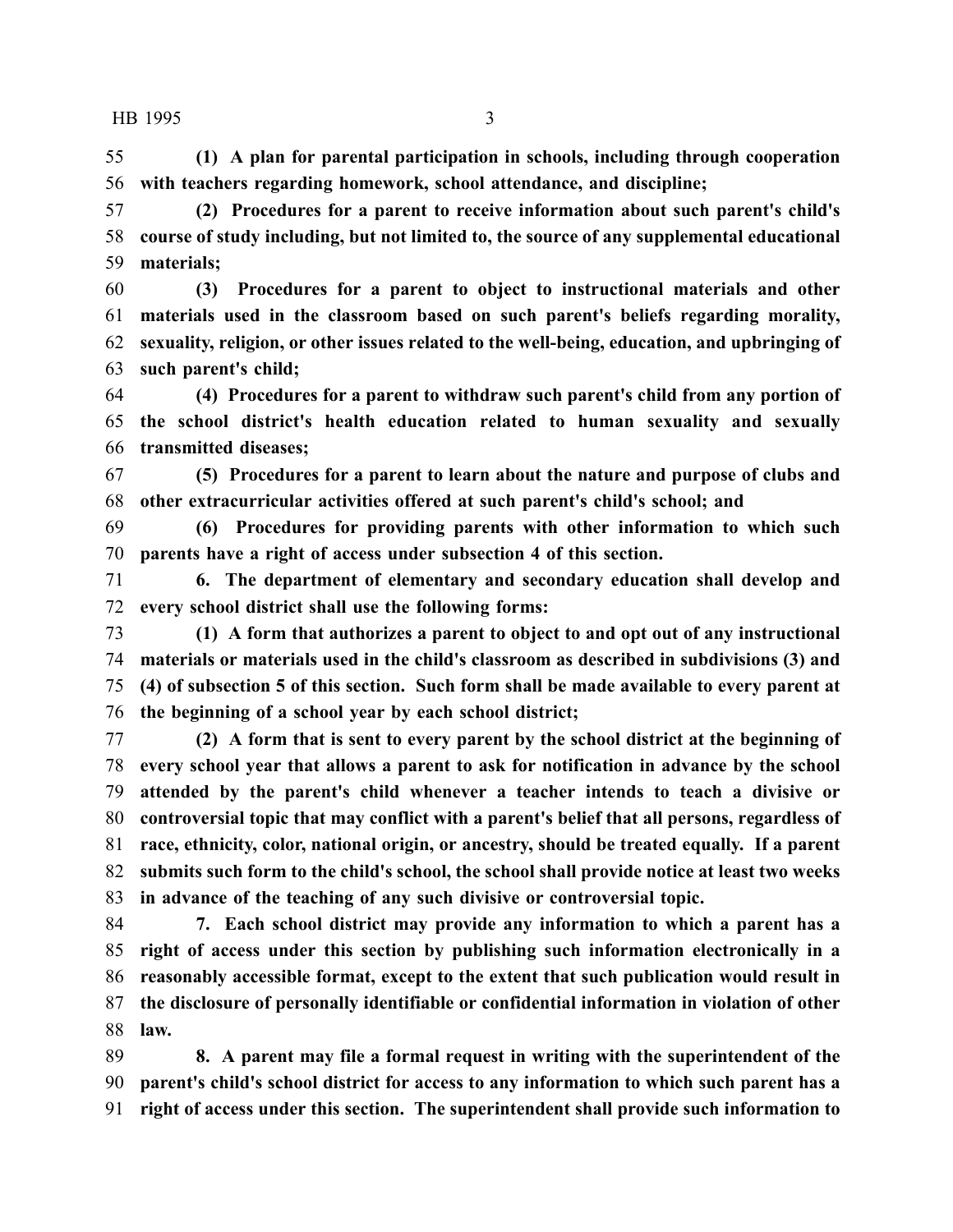**the parent within ten days and may do so by any reasonable means including, but not limited to, by directing the parent to electronic resources to the extent such resources are responsive to the parent's request. If the superintendent denies such request or does not respond within ten days, the parent may file an appeal with the school board. The school board shall place the parent's appeal on the agenda for the next public meeting of the board, provided that the school board may instead place such appeal on the agenda for the public meeting of the board to occur subsequent to the next such meeting if the appeal is filed within seven days of the next such meeting.**

 **9. No employee of any governmental entity, school district, or other public institution shall encourage, coerce, or attempt to coerce a minor child to withhold information from such child's parents; provided, however, that any such person required to report suspected abuse or neglect under sections 210.109 to 210.183 may encourage a minor child to withhold information where disclosure could reasonably result in abuse or neglect. Notwithstanding any other provision of law to the contrary, any person found in violation of this subsection may be subject to disciplinary action by such person's employer.**

**10. This section shall not be construed to:**

**(1) Authorize a parent to engage in unlawful conduct, such as abuse or neglect;**

 **(2) Condone, authorize, approve, or apply to any parental action or decision that would end life;**

 **(3) Prohibit a court of competent jurisdiction, a law enforcement officer, or employees of a governmental entity or other public institution responsible for child welfare from acting within the reasonable and prudent scope of such court or person's official capacity and authority;**

 **(4) Modify the common law doctrine of in loco parentis as such doctrine applies to the operation of public schools and to the duties of administrators and employees of such schools; or**

 **(5) Limit the inalienable rights of a parent, whether enumerated in the provisions of this section.**

 **11. (1) A parent may file with the school board a formal objection to any school policy, practice, or procedure that violates any provision of this section. School boards shall provide by general rule not inconsistent with this section for the procedure and conduct for filing and responding to such objections. Within thirty days of receipt of the objection, the school board shall issue a response denying the parent's objection or describing an implementation plan to immediately correct the violation.**

 **(2) The school board may deny any objection alleging a de minimis infringement of parental rights or if the requested accommodation is unreasonable. An alleged**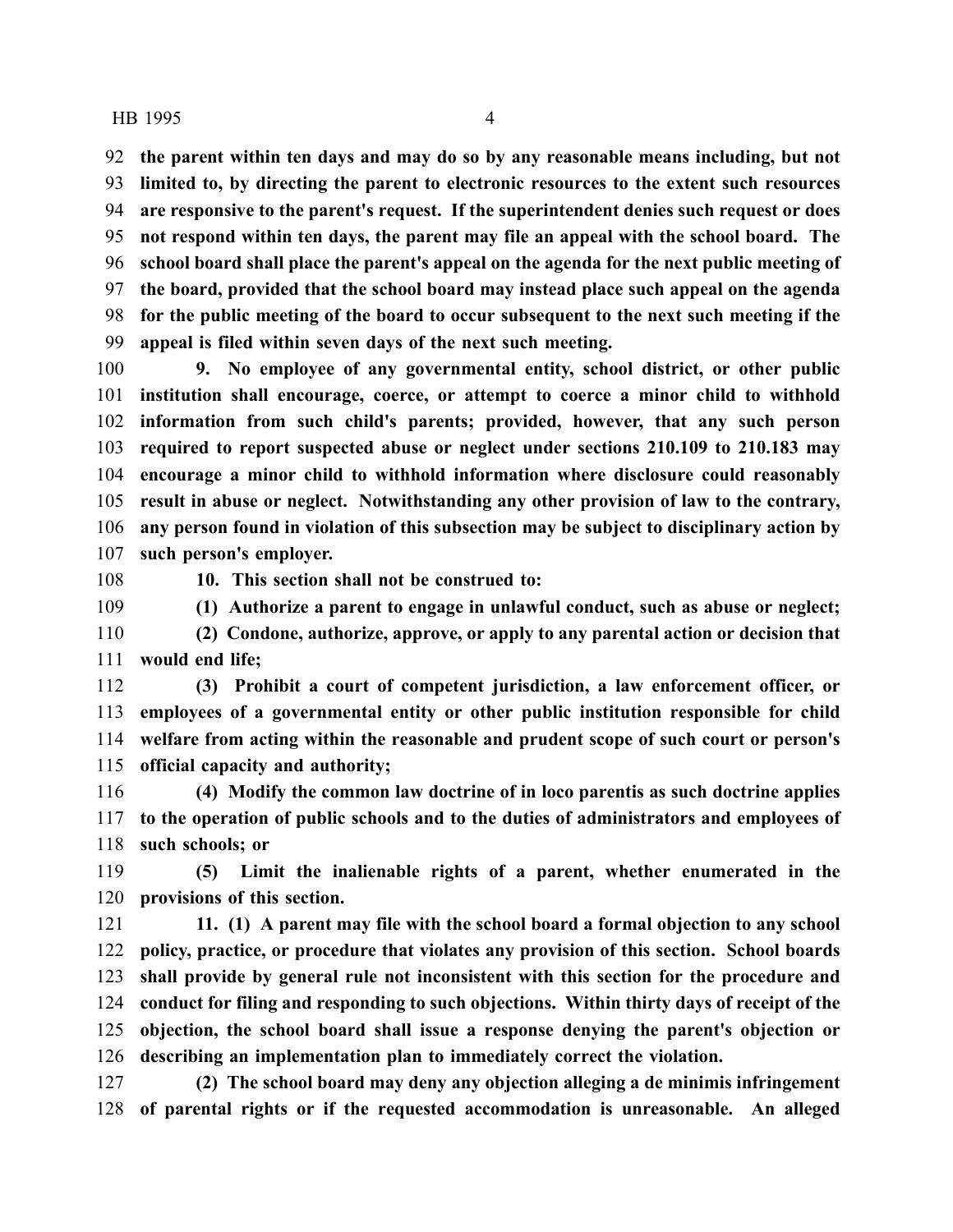**infringement of parental rights shall be considered de minimis if it does not materially infringe upon any right provided in this section.**

 **(3) A parent whose formal objection has been denied shall have the right to appeal such decision to the department of elementary and secondary education. The appeal shall be taken within fifteen days of the decision of the school board and may be taken by filing a notice of appeal with the department of elementary and secondary education. Such appeal shall be heard as provided in chapter 536.**

 **(4) Following a final decision by the department of elementary and secondary education in an appeal taken under subdivision (3) of this subsection, a parent may seek judicial review of such decision in the circuit court for the county in which the school district is located.**

 **(a) Upon a finding by a preponderance of the evidence that a school district has knowingly violated the provisions of this section, a parent shall be awarded one thousand dollars per violation and the payment by the school district to the parent of all costs and reasonable attorney's fees.**

 **(b) Upon a finding by a preponderance of the evidence that a school district has purposely violated the provisions of this section, a parent shall be awarded five thousand dollars per violation and the payment by the school district to the parent of all costs and reasonable attorney's fees.**

 **12. The department of elementary and secondary education may promulgate rules to implement the provisions of this section. Any rule or portion of a rule, as that term is defined in section 536.010, that is created under the authority delegated in this section shall become effective only if it complies with and is subject to all of the provisions of chapter 536 and, if applicable, section 536.028. This section and chapter 536 are nonseverable, and if any of the powers vested with the general assembly pursuant to chapter 536 to review, to delay the effective date, or to disapprove and annul a rule are subsequently held unconstitutional, then the grant of rulemaking authority and any rule proposed or adopted after August 28, 2022, shall be invalid and void.**

**161.852. 1. The commissioner of education shall establish the "Missouri Education Transparency and Accountability Portal", which shall be an internet-based tool creating transparency in Missouri's public education system and providing citizens access to every school district's curriculum, source materials, and professional development materials.**

 **2. The portal shall consist of an easy-to-search database including, but not limited to, the following:**

**(1) All curriculum taught by the school district;**

**(2) All source materials used to develop a district's curriculum;**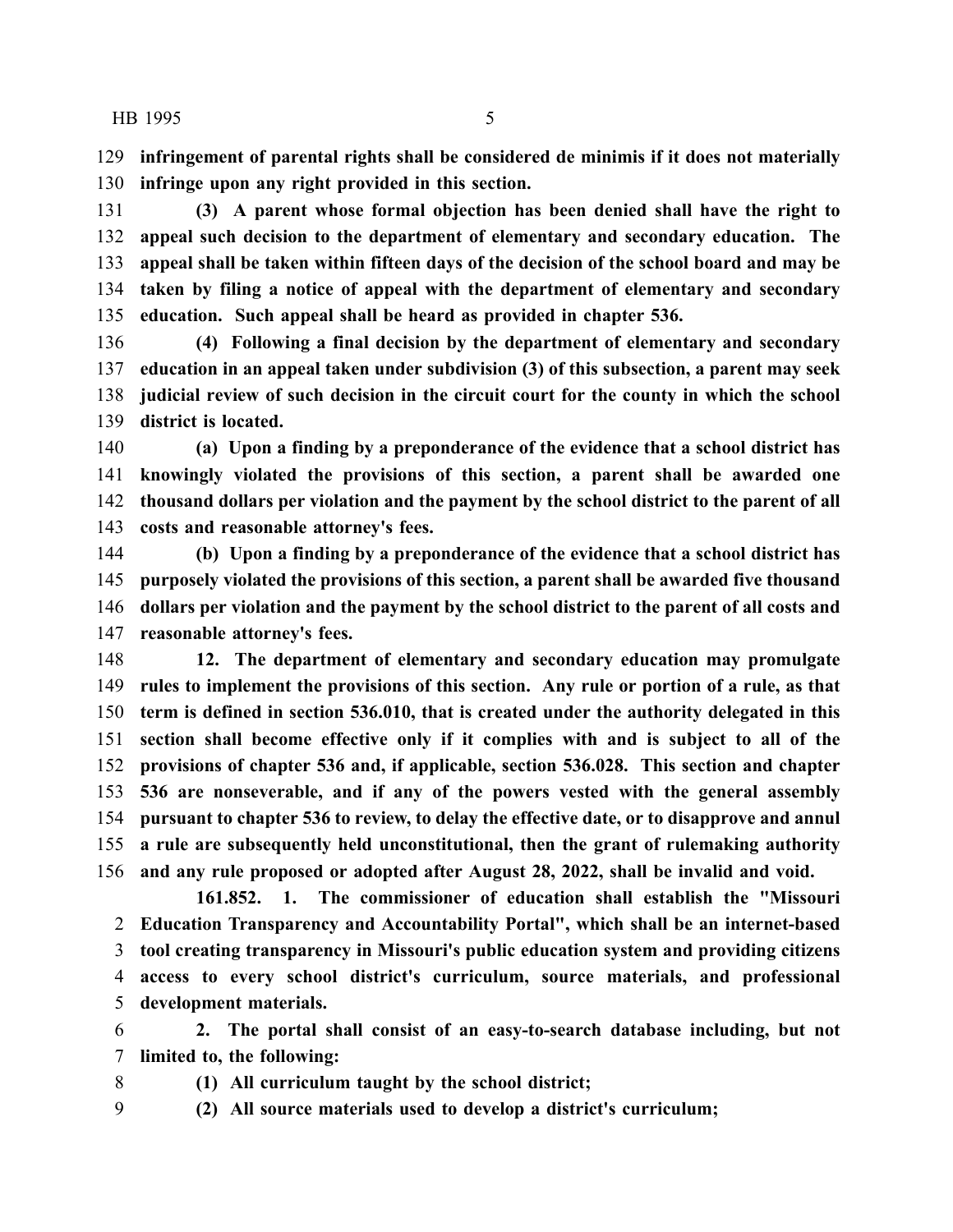**(3) All documents used by a school district in the professional development of the district's faculty and staff including, but not limited to, administrators, teachers, counselors, and classroom support staff;**

 **(4) All source materials used to develop the documents used by a school district in the school district's professional development materials as outlined in subdivision (3) of this subsection;**

 **(5) All speakers and guests used by a school district in the school district's professional development activities; and**

 **(6) The cost associated with speakers and guests used by a school district in the school district's professional development activities.**

 **3. The commissioner of education shall establish an online form that each school district in this state shall complete with information required under subsection 2 of this section.**

 **4. A school district shall submit any updates to the information outlined in subsection 2 of this section within five business days of the information changing.**

 **5. The commissioner of education shall update the portal with the information required by this section to be submitted by each school district no less than weekly and shall ensure that the portal is maintained as the primary centralized source of information about the curriculum and instructional materials used by public school districts.**

 **6. The department of elementary and secondary education may promulgate rules to implement this section. Any rule or portion of a rule, as that term is defined in section 536.010, that is created under the authority delegated in this section shall become effective only if it complies with and is subject to all of the provisions of chapter 536 and, if applicable, section 536.028. This section and chapter 536 are nonseverable, and if any of the powers vested with the general assembly pursuant to chapter 536 to review, to delay the effective date, or to disapprove and annul a rule are subsequently held unconstitutional, then the grant of rulemaking authority and any rule proposed or adopted after August 28, 2022, shall be invalid and void.**

**161.853. 1. The attorney general of this state or any parent of a child enrolled in a public school in this state may bring legal action against the school district in which such parent's child is enrolled for violations of sections 161.851 to 161.852. Such action may be brought in any county or any city not within a county in which the school district boundaries lie or may be brought in the Cole County circuit court.**

 **2. If a court of competent jurisdiction finds that a school district violated the provisions of sections 161.851 to 161.852, the school district shall be fined one thousand dollars for each violation of such sections unless the court finds that the school district**